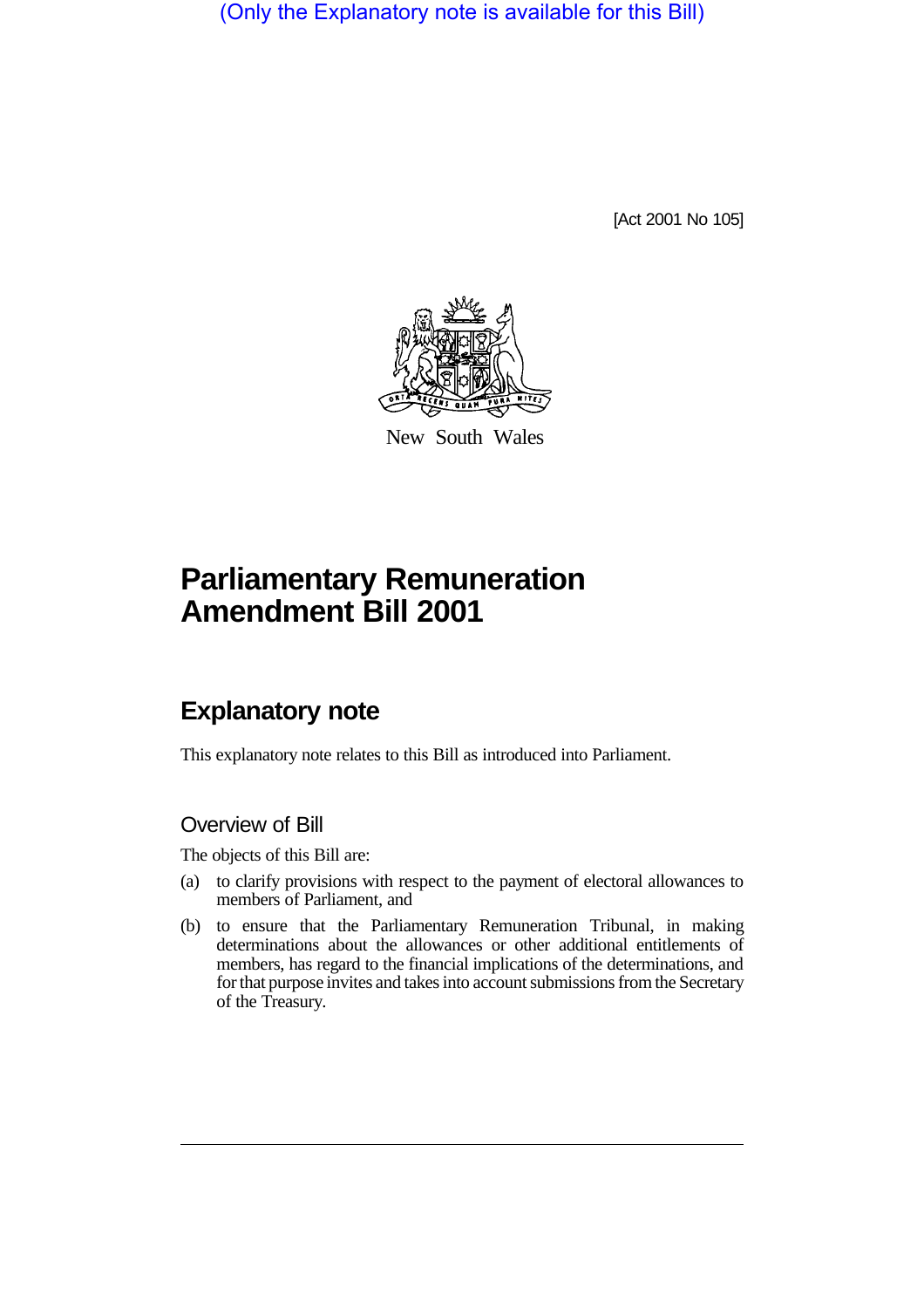Parliamentary Remuneration Amendment Bill 2001 [Act 2001 No 105]

Explanatory note

### Outline of provisions

**Clause 1** sets out the name (also called the short title) of the proposed Act.

**Clause 2** provides for the commencement of the proposed Act on a day or days to be appointed by proclamation.

**Clause 3** is a formal provision giving effect to the amendments to the *Parliamentary Remuneration Act 1989* set out in Schedule 1.

#### **Electoral allowances**

At present, section 10 of the Principal Act makes provision with respect to additional entitlements of members as determined by the Tribunal (that is, allowances and other additional entitlements apart from remuneration in the form of salary or expense allowances). In its determination of 4 December 2000, the Tribunal, when fixing the amount of the electoral allowance, canvassed a number of amendments to the Principal Act that would clarify the existing practice, in this State, the Commonwealth and other States, of the whole of the allowance being paid to and kept by members.

**Schedule 1 [1]–[4]** amend the Principal Act to make separate provision with respect to the electoral allowance. The revised provisions make it clear that the role of the Tribunal is to determine the amount of the electoral allowance and that the allowance is payable in money as compensation in respect of all incidents of the performance of parliamentary duties (other than those compensated or reimbursed by other additional entitlements).

**Schedule 1 [7]** inserts a transitional provision so as to ensure that the clarifying amendments apply to electoral allowances payable under the current determination of the Tribunal.

The amendments do not alter the existing provisions that exclude the electoral allowance from the remuneration of members for superannuation purposes.

#### **Financial implications of determinations**

At present, section 13 (5) of the Principal Act provides that the Tribunal is required, before making a report of its determination to the President of the Industrial Relations Commission, to seek the written advice of the Secretary of the Treasury as to the financial implications of the determination made by the Tribunal and to annex a copy of the advice to its determination.

**Schedule 1** [6] omits section 13 (5).